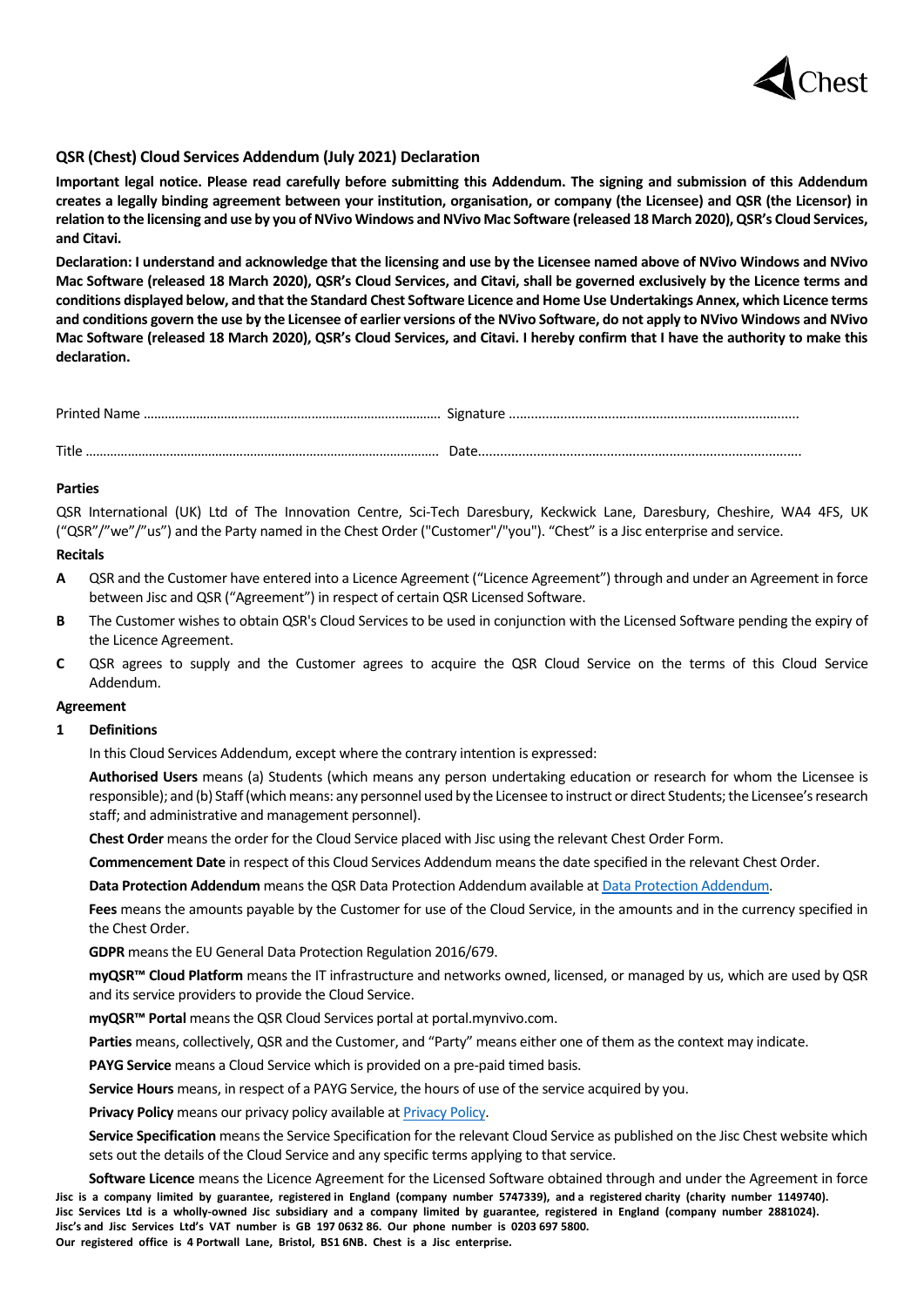

between Jisc and QSR.

**Subscription** means a Cloud Service provided on a subscription basis for a set term.

**Subscription Term** means the initial term of a Subscription, which will be from the Commencement Date until the renewal of the Software Licence, as extended by subsequent renewal periods.

### **2 Cloud Services**

- (a) Our Cloud Services are provided as PAYG Services or as a Subscription. Cloud Service means QSR's proprietary web-based software programs made available to you in a cloud environment (that is, software as a service) as more fully described in the Service Specification.
- (b) The initial term of your Subscription will commence on the Commencement Date and run until the end of the term as stated in the Chest Order. If you cancel, your Subscription will terminate at the end of the then-current billing cycle, but you will not be entitled to any credits or refunds for amounts accrued or paid prior to such termination.
- (c) For PAYG Services, you must pre-purchase Service Hours. All Service Hours you purchase will have an expiry date, as specified in the relevant Service Specification.
- (d) Details of the individual Cloud Services, and any specific terms applying to a Cloud Service, are set out in the relevant Service Specification. We note that our Cloud Services may involve the use of various third-party tools and services.
- (e) We may offer a free trial of a Cloud Service, either by way of an allocation of Service Hours or a free Subscription Period ("Trial"). Contracts for a Trial are to be made through the myQSR™ Portal.

### **3 Account Registration**

- (a) You may need to register for a QSR account in order to place Contracts or access or receive a Cloud Service.
- (b) Any registration information that you provide to us must be accurate, current, and complete.

(c) You must also update your information so that we may send notices, statements, and other information to you by e- mail or through your account.

(d) You are responsible for all actions taken through your accounts.

### **4 Orders**

- (a) You agree to purchase the Cloud Service as specified in the Chest Order. QSR's Cloud Service ordering documentation or purchase flow will specify your authorised scope of use for the particular Cloud Service, which may include:
	- (i) number and type of Authorised Users (as defined below);
	- (ii) storage or capacity; or
	- (iii) Service Hours or other restrictions.
- (b) Once we receive your Chest Order, we will notify you through the myQSR™ Portal that your order has been accepted and the status of your account. We reserve the right to reject any order but will provide reasons to you via e-mail or through the myQSR™ Portal if we do so.
- (c) If you have purchased NVivo Transcription (one of QSR's Cloud Services), you may use the editor functionality of the Cloud Service with respect to transcribed files without charge for so long as the relevant text files are retained on the myQSR™ Cloud Platform.
- (d) QSR reserves the right to delete Customer files remaining on the myQSR™ Cloud Platform as follows:
	- (i) Audio files 90 days after first upload; and
	- (ii) Text files 90 days after transcription.
- (e) Notwithstanding any other term of the Agreement or the Chest Order, QSR gives no warranty or undertaking as to the quality of the output from the Cloud Service™ and, to that extent, the NVivo Transcription Service™ is provided "as is". Customer acknowledges that the quality of the output will depend on many factors including the clarity of the original recording, background noise and accents of the speakers.

#### **4 Authorised Users**

- (a) Only Authorised Users may access and use the Cloud Service. You are responsible for compliance with these Terms and Conditions by all Authorised Users.
- (b) In relation to usernames and passwords that allow your Authorised Users to access and use Cloud Services ("Login Credentials"):
	- (i) you are responsible for ensuring that Authorised Users take all reasonable steps to safeguard their Login Credentials. We may assume that any person accessing or using the Cloud Service using those Login Credentials is one of your Authorised Users. You must also ensure that each of your Authorised Users only uses the Login Credentials that have been allocated to them, and that no other person uses such Login Credentials; and
	- (ii) if you become aware or have reason to suspect that there has been any unauthorised use of any Login Credentials that have been allocated to your Authorised Users, you must notify QSR immediately.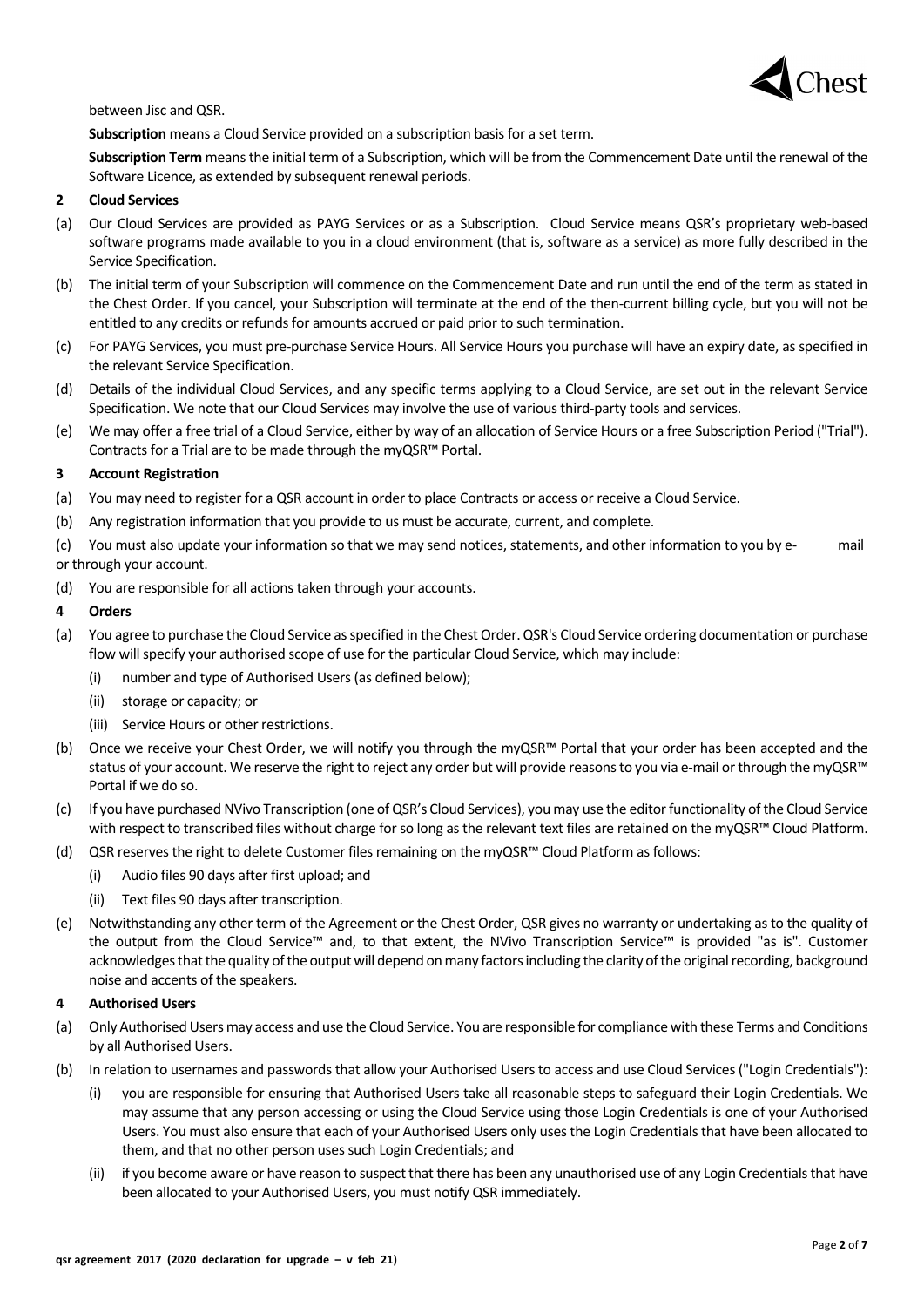

(c) We may suspend access to the Cloud Service where we reasonably believe that there has been unauthorised use of the Cloud Service by any of your Authorised Users or through any Login Credentials issued to you. Where we do so, we will notify you within a reasonable time of the suspension occurring, and the Parties will work together to resolve the matter. Nothing in this paragraph (c) limits any other rights or remedies we may have in such circumstances.

### **5 Account Registration - Authorised Users**

Your Authorised Users will need to register for a QSR account through the myQSR™ portal if deployed to a 'Known' or 'User Requested' user in order for the Authorised Users to access or receive the chosen Cloud Service.

### **6 Right to Access Services**

- (a) Upon execution of this Cloud Services Addendum, and subject to payment of the Fees, we grant you a non- exclusive, nontransferable, limited licence to access and use the purchased Cloud Service solely for the lawful operation of your business and in accordance with the provisions of this Cloud Services Addendum.
- (b) It is your responsibility to ensure that you have reliable and secure access to the internet so as to be able to effectively use the purchased Cloud Service.

#### **7 Your Content**

- (a) As part of your use of the Cloud Service, you or your Authorised Users may upload to the Cloud Service certain materials ("Your Content"). You must ensure that Your Content:
	- (i) does not infringe the intellectual property or other rights of another person;
	- (ii) is not defamatory, offensive, abusive, pornographic, profane or otherwise unlawful, including material that racially or religiously vilifies, incites violence or hatred, or islikely to insult or humiliate others based on race, religion, ethnicity, gender, age, sexual orientation or any physical or mental disability, unless in the context of valid lawful research;
	- (iii) does not relate to unlawful conduct, unless in the context of valid lawful research;
	- (iv) does not create a privacy or security risk to any person, including by soliciting personal information from any person;
	- (v) does not solicit money from any person;
	- (vi) is not false, misleading, or deceptive;
	- (vii) does not contain financial, legal, medical, or other professional advice;
	- (viii) is not likely to harm, abuse, harass, stalk, threaten or otherwise offend;
	- (ix) is not likely to reflect negatively on us, including our goodwill, name, and reputation;
	- (x) does not tamper with, hinder the operation of, or make unauthorised modification to the Cloud Service;
	- (xi) does not breach any applicable laws; and/or
	- (xii) does not otherwise result in civil or criminal liability for you, us, or any third-party.
- (b) You:
	- (i) grant to us a non-exclusive, worldwide, royalty-free, licence (including a right of sub-license to our subcontractors) to disclose, use, copy and modify Your Content as required by us but only for the purpose of providing the Cloud Services and complying with our obligations under this Cloud Services Addendum; and
	- warrant that you have the right to grant such permission.
- (c) We may review Your Content and may modify or remove any of Your Content where we reasonably believe it violates this Cloud Services Addendum.
- (d) QSR will adhere to good industry practice and procedures to prevent data loss, including a daily system data back-up, but does not give any guarantees in relation to loss of Your Content.

### **8 Your Rights and Obligations**

- (a) You must ensure that you and your Authorised Users comply with this Cloud Services Addendum, and you will be liable for the acts and omissions of your Authorised Users as if they were your acts or omissions.
- (b) It is a condition of your use of the Cloud Service that you (and your Authorised Users) do not:
	- (i) sell, rent, lease, license, sublicense, display, time share or otherwise transfer the Cloud Service to, or permit the use of or access to the Cloud Service by, any third-party; and
	- (ii) remove any copyright or proprietary notice from the Cloud Service;
	- (iii) attempt to undermine the security or integrity of our computing systems or networks;
	- (iv) use the Cloud Service for any purpose that is improper or unlawful;
	- (v) use the Cloud Service in a way which may impair the functionality of the Cloud Service or other systems used to deliver it;
	- (vi) distribute viruses, spyware, corrupted files, or any other similar software or programs that may damage the operation of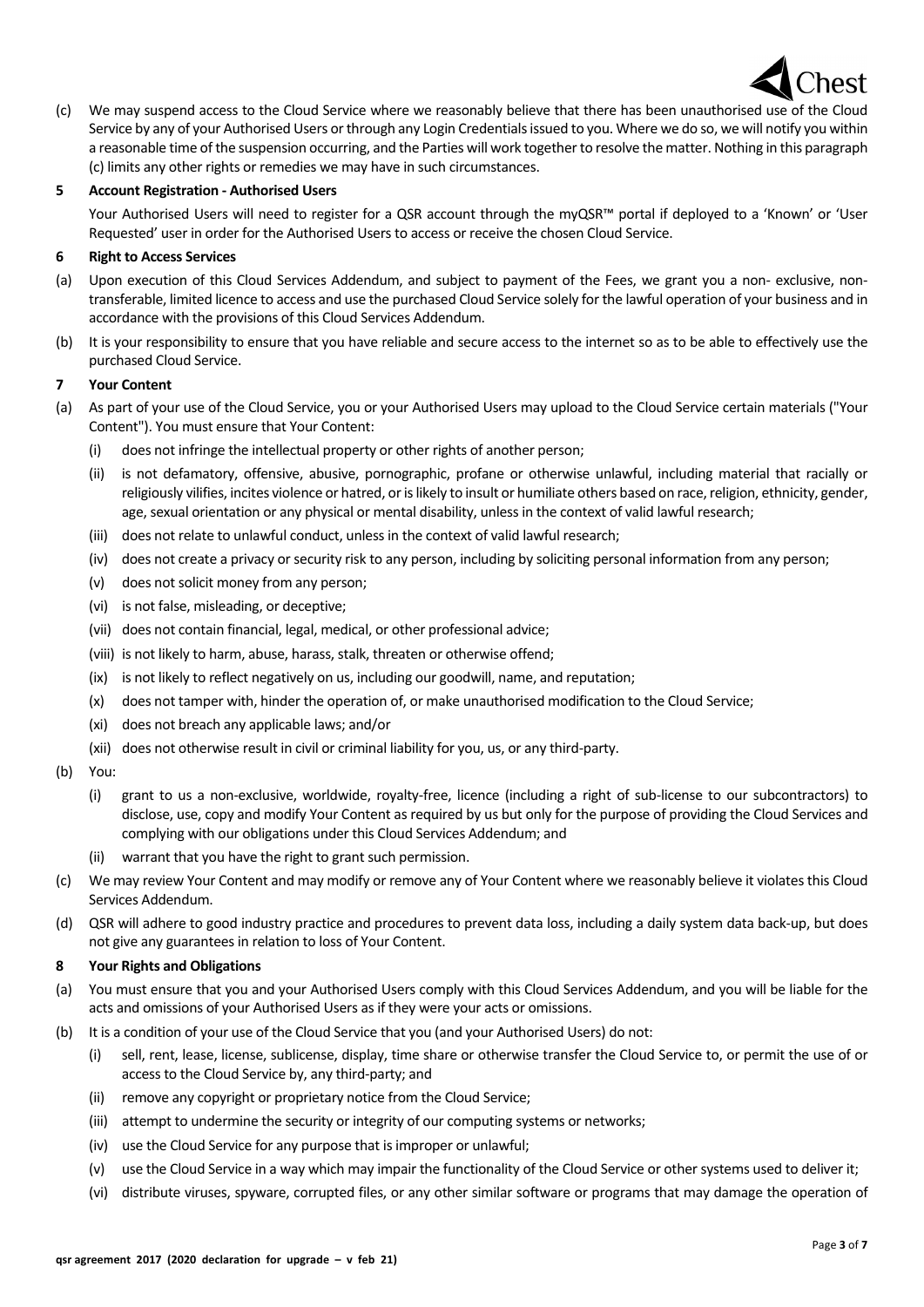

any computer hardware or software; and/or

(vii) engage in any other conduct that inhibits any other person from using or enjoying the Cloud Service.

### **9 Fees and Payment**

- (a) The prices for each of the Products and payment terms are contained in the relevant Chest Order.
- (b) The Fee is paid annually in advance as specified in the Chest order form.
- (c) Jisc is the Party responsible for invoicing and collecting the Fee.
- (d) For Pay as You Go Cloud Services these will be paid in advance as specified in Chest order form.

### **10 Privacy and Your Data**

- (a) QSR's collection, use and disclosure of personal information or any other data the Customer provides to QSR will be governed by QSR's Privacy Policy.
- (b) For the purposes of this clause 10, "Personal Data" means any information relating to an identified or identifiable natural person; an identifiable natural person is one who can be identified, directly or indirectly, in particular by reference to an identifier such as a name, an identification number, location data, an online identifier or to one or more factors specific to the physical, physiological, genetic, mental, economic, cultural or social identity of that natural person; and "Applicable Data Protection Laws" means all laws, regulations, binding legislative and regulatory requirements and codes of practice relating to data protection and the processing of Personal Data, as may be applicable to either Party or to the Cloud Service, including, without limitation: the Australian Privacy Act 1988 (Cth); the UK Data Protection Act 2018; the GDPR; and the Japanese Act on the Protection of Personal Information 2003.
- (c) The Data Protection Addendum, which includes the standard contractual clauses as required under article 28 of the GDPR, forms part of this Cloud Services Addendum.
- (d) You agree that QSR may use the services of third parties to provide part of the Cloud Service ("sub-processor") and that the subprocessor may, as required for the purposes of providing the Cloud Service, process Personal Data provided to us by you.
- (e) Each Party warrants to the other that in relation to this Cloud Services Addendum, it will comply strictly with all requirements of any Applicable Data Protection Laws, whether enacted as at the Commencement Date or enacted subsequently.
- (f) In using the Cloud Service, you must ensure that you are permitted to provide us with any Personal Data you provide to us, and that you have made any disclosures or obtained any consents necessary under any Applicable Data Protection Laws. Subject to this Cloud Services Addendum, we will establish and maintain appropriate, reasonable technical and organisational security measures in accordance with good industry practice to keep Your Content secure.
- (g) We may only transfer any Personal Data you provide to us across a country border in the event that such action is required for the purpose of providing the Cloud Service and complying with our obligations under this Cloud Services Addendum. We will further ensure that the transfer of any Personal Data across a country border complies with Applicable Data Protection Laws.
- (h) We may use and disclose to our service providers anonymous data about your use of the Cloud Service for the purpose of helping us to improve the Cloud Service. Any such disclosure will not include details of your identity or the identity of your associates unless prior consent has been provided for such disclosure.

#### **11 Security**

- (a) You acknowledge that the internet is an insecure public network which means there are risks that information sent to or from the Cloud Service may be intercepted, corrupted or modified by third parties.
- (b) Notwithstanding the foregoing, we will take all steps that a prudent and competent provider of services such as the Cloud Service would be expected to take to maintain the security and the integrity of the Cloud Service. Specifically, we will:
	- (i) implement administrative, physical, and technical safeguards to protect Your Content that are no less rigorous than accepted industry information security best practices;
	- (ii) as soon as we become aware that any virus, malware, or other harmful code ("Harmful Code") is contained in or affects the Cloud Service provided to you and/or that any of Your Content may have been, or may be subject to unauthorised access, immediately notify you and take all reasonable steps to remedy the problem, secure Your Content, remove the Harmful Code, as applicable, and prevent the situation's reoccurrence;
	- (iii) use commercially reasonable efforts to:
		- (A) prevent any Harmful Code being contained in, or affecting the Cloud Service used by you;
		- (B) prevent unauthorised access to Your Content;
		- (C) prevent any unauthorised access of, and/or Harmful Code being introduced into, your IT systems.

### **12 Intellectual Property**

(a) The Cloud Services are made available on a limited licence or access basis, and no ownership right is conveyed to you, irrespective of the use of terms such as "purchase" or "sale".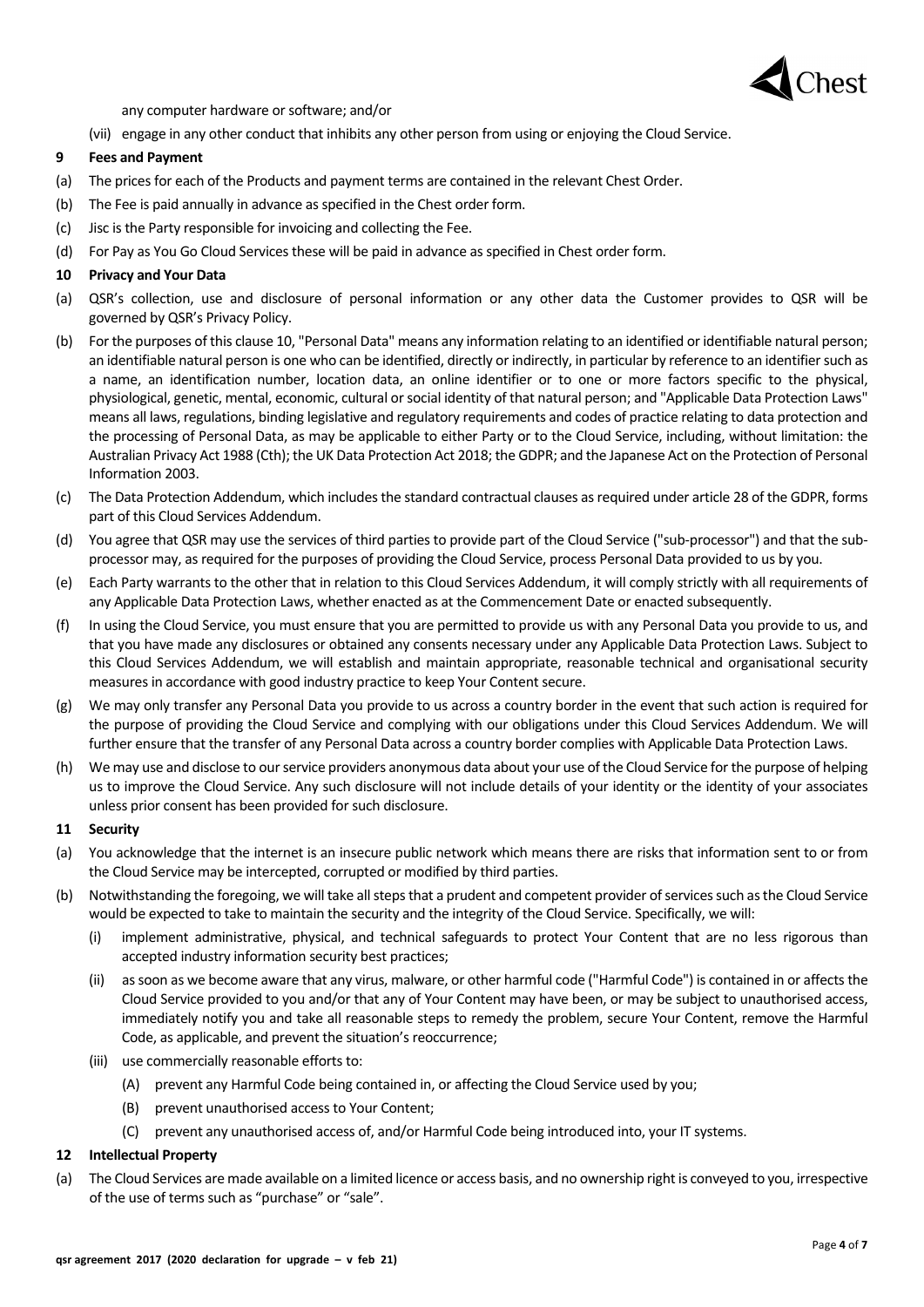

- (b) QSR and its licensors have and retain all right, title and interest, including all intellectual property rights, in and to the Cloud Service, its "look and feel", any and all related or underlying technology, and any modifications or derivative works of the foregoing created by or for QSR.
- (c) QSR, myQSR, Citavi, NVivo, myNVivo and other names associated with the Cloud Services are trademarks of QSR.

# **13 Warranties**

- (a) We represent and warrant that if a Cloud Service fails to operate substantially as described in the relevant Service Specification and you notify us of this failure, we will:
	- (i) at our cost, correct the failure in the Cloud Service; or
	- (ii) if we are unable to correct the failure in a commercially reasonable manner, you may terminate the relevant Subscription and we will refund to you a pro-rated portion of the Fees previously paid for the terminated Subscription taking into account the unexpired Subscription Term for which the Fees were paid.
- (b) If we breach the warranty under this clause, your exclusive remedy and our entire liability for breach of this warranty will be the remedy set out in this clause. The warranty will not apply if the failure of the Cloud Service resulted from improper use or a defect in or failure of any device, communications link or software used to access the Cloud Service.
- (c) QSR does not warrant, represent or guarantee that the Cloud Services:
	- (i) will be continuously available or free of any fault or harmful code; or
	- (ii) are suitable for your purposes or business.
- (d) If any guarantee, warranty, term or condition is implied or imposed in relation to this Cloud Services Addendum under the Australian Consumer Law or any other applicable legislation and cannot be excluded (a "Non- Excludable Provision"), and QSR is able to limit your remedy for a breach of the Non-Excludable Provision, then QSR's liability for breach of the Non-Excludable Provision is limited to the resupply of the Cloud Services or the cost of having Cloud Services supplied, at QSR's election.

## **14 Confidentiality**

- (a) Each Party (the "Receiving Party") may only use the Confidential Information disclosed or revealed by the other Party (the "Disclosing Party") for the purposes of performing its obligations or exercising its rights under this Cloud Services Addendum and must keep such Confidential Information confidential.
- (b) For purposes of this Addendum, "Confidential Information" means any information of whatever kind disclosed or revealed by the Disclosing Party to the Receiving Party under or in relation to this Cloud Services Addendum that:
	- (i) is by its nature confidential;
	- (ii) is designated by the Disclosing Party as confidential; or
	- (iii) the Receiving Party knows or reasonably ought to know is confidential; including:
	- (iv) where we are the Disclosing Party, any part of the Cloud Service that is not otherwise publicly available; and
	- (v) where you are the Disclosing Party, any of Your Content entered or uploaded to the Cloud Service; but does not include information that:
	- (vi) is published or has otherwise entered the public domain without a breach of this Cloud Services Addendum;
	- (vii) is obtained from a third-party who has no obligation of confidentiality to the Disclosing Party; or
	- (viii) is independently developed or obtained without breach of this Cloud Services Addendum.
- (c) The Receiving Party may disclose the Confidential Information of the Disclosing Party:
	- (i) to those members, directors, employees, agents, contractors, representatives and/or advisors of the Receiving Party ("Representatives") reasonably requiring it on a need-to-know basis, provided that the Receiving Party ensures that such Representatives keep such Confidential Information confidential in accordance with this clause 14(c);
	- (ii) to the extent required by law; or
	- (iii) with the prior written consent of the Disclosing Party.
- (d) We may refer to the fact that you are a client of ours and a user of the Cloud Service in marketing and promotional materials.

## **15 Term and Termination**

- (a) For purposes of this clause 15: "Insolvency Event" means in relation to either Party, any one or more of the following events or circumstances occurring in relation to such Party (or any person comprising such Party): being in liquidation or provisional liquidation or under administration; having a controller or analogous person appointed to it or any of its property; being unable to pay its debts or being otherwise insolvent; entering into a compromise or arrangement with, or assignment for the benefit of, any of its members or creditors; and any analogous event or circumstance under the laws of any jurisdiction.
- (b) Either Party may terminate this Cloud Services Addendum by notifying the other accordingly:
	- (i) where the other Party materially breaches this Cloud Services Addendum, and fails to remedy that breach within 30 days of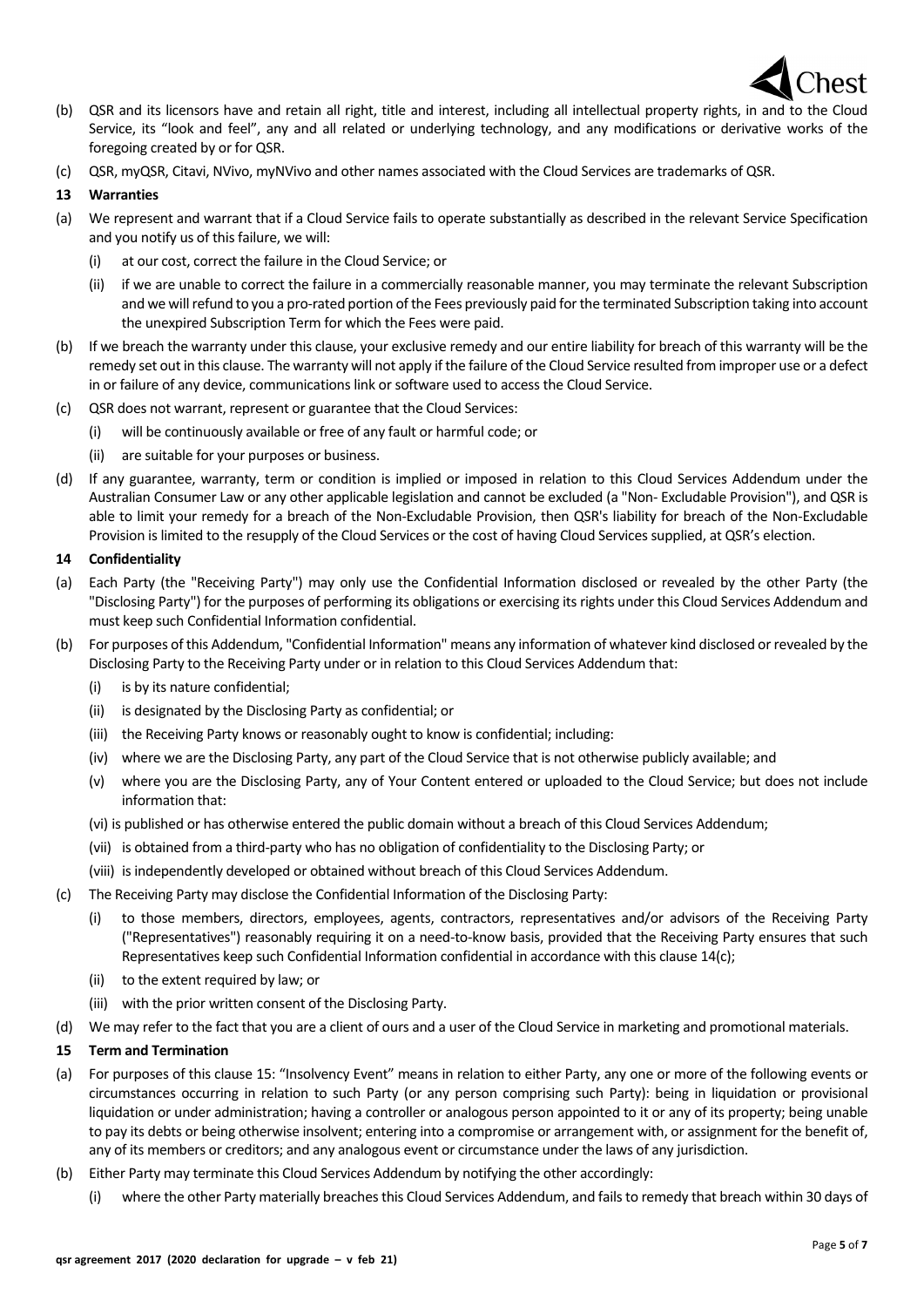

receiving notice of the breach; or

- (ii) where the other Party suffers an Insolvency Event.
- (c) If this Cloud Services Addendum is terminated in accordance with this clause 15, you must pay us the Fees for any Cloud Services performed and/or provided to you up to and until the date of termination, whether or not an invoice has been issued for those services as at the date of termination.
- (d) Upon expiry or termination of this Cloud Services Addendum, we will either (at our option):
	- (i) provide to you; or
	- (ii) make available for your download for a period of 30 days following termination, all of Your Content in machine readable format, that is stored at that time in the Cloud Service. After having done so, we may delete any of Your Content.
- (e) If this Cloud Services Addendum expires or is terminated for any reason, the rights and licences provided to you under this Cloud Services Addendum will cease immediately.
- (f) If a Party exercises a right of termination of this Cloud Services Addendum, this Cloud Services Addendum terminates in its entirety for all Parties.

#### **16 Limitation of Liability**

- (a) To the maximum extent permitted by law:
	- (i) neither Party (nor its suppliers) will be liable to the other for any indirect, special, incidental or consequential loss or damage or damages for loss of profits, goodwill, revenue, savings or opportunity or for loss of use, lost or inaccurate data, failure of security mechanisms, interruption of business or costs of delay arising under or in connection with this agreement or its subject matter, whether in contract, tort (including negligence), in equity or under statute, even if informed of the possibility of such damages in advance;
	- (ii) except as provided for at clause 16 (a) (iv) below and for a Party's liability under or in connection with clause 8(b) or in connection with an infringement of any intellectual property rights of the other Party or its licensors, each Party's maximum aggregate liability for all claims under or in connection with this agreement or its subject matter arising in each consecutive 12 month period commencing on the date of first use of the subscription services is limited to an amount equal to the fees payable by you under this agreement in respect of such 12 month period, provided that any obligation to pay outstanding fees or to refund prepaid fees will not be considered for the purposes of this limitation on liability; and
	- (iii) to the maximum extent permitted by law, no suppliers of any third-party components included in the products will be liable to you for any damages whatsoever.
	- (iv) Notwithstanding any provision in this clause 16, to the extent QSR may have access to the Customer's Confidential Information or may have control or access to Customer's systems, or in respect of any breach of QSR's obligations under clause 10 or the Data Protection Addendum, QSR shall maintain Network Security & Privacy Liability (Cyber) insurance coverage of not less than USD \$5,000,000 per claim and cover all sums up to that amount that the Customer shall be legally obligated to pay because of claims alleging a security failure (including but not limited to failure of a computer system, unauthorised access / use of a computer system, virus transmission, denial of service, physical theft of hardware) or a privacy event (including but not limited to failure to protect the Customer's Confidential Information and Personal Data); where such failure is due to a breach by QSR of its obligations under this Addendum . Coverage shall include cost to provide notification and credit monitoring to affected or potentially affected persons. Coverage for occurrences during the performance of the Cloud Services shall be maintained in full force and effect for a period of at leastthree (3) years following the termination of the Cloud Services. This insurance shall include Customer and its subsidiaries, agents, officers, directors, and employees as additional insured parties.
- (b) A Party's liability under this Cloud Services Addendum will be reduced to the extent that the other Party's acts or omissions (or, unless otherwise stated in this Cloud Services Addendum, those of a third-party) contribute to or cause the loss or liability.
- (c) The Parties agree that the limitations specified in this clause 16 (Limitation of Liability) will survive and apply even if any limited remedy specified in this Cloud Services Addendum is found to have failed of its essential purpose.

#### **17 Dispute Resolution**

- (a) If a dispute arises out of or relates to this Cloud Services Addendum, a Party may not commence any court proceedings relating to the dispute unless it complies with this clause 17 (Dispute Resolution), except where a Party seeks urgent interlocutory relief.
- (b) A Party claiming that a dispute has arisen under or in relation to this Cloud Services Addendum must give written notice to the other Party specifying the nature of the dispute. On receipt of that notice by that other Party, the Parties must endeavour in good faith to resolve the dispute expeditiously using mediation in accordance with the mediation rules of the International Institute for Conflict Prevention and Resolution. If the dispute is not resolved within 15 days after the mediator is appointed, or at any other time that the Parties agree to in writing, the mediation ceases and either Party may commence legal proceedings in relation to the dispute.
- **18 General**